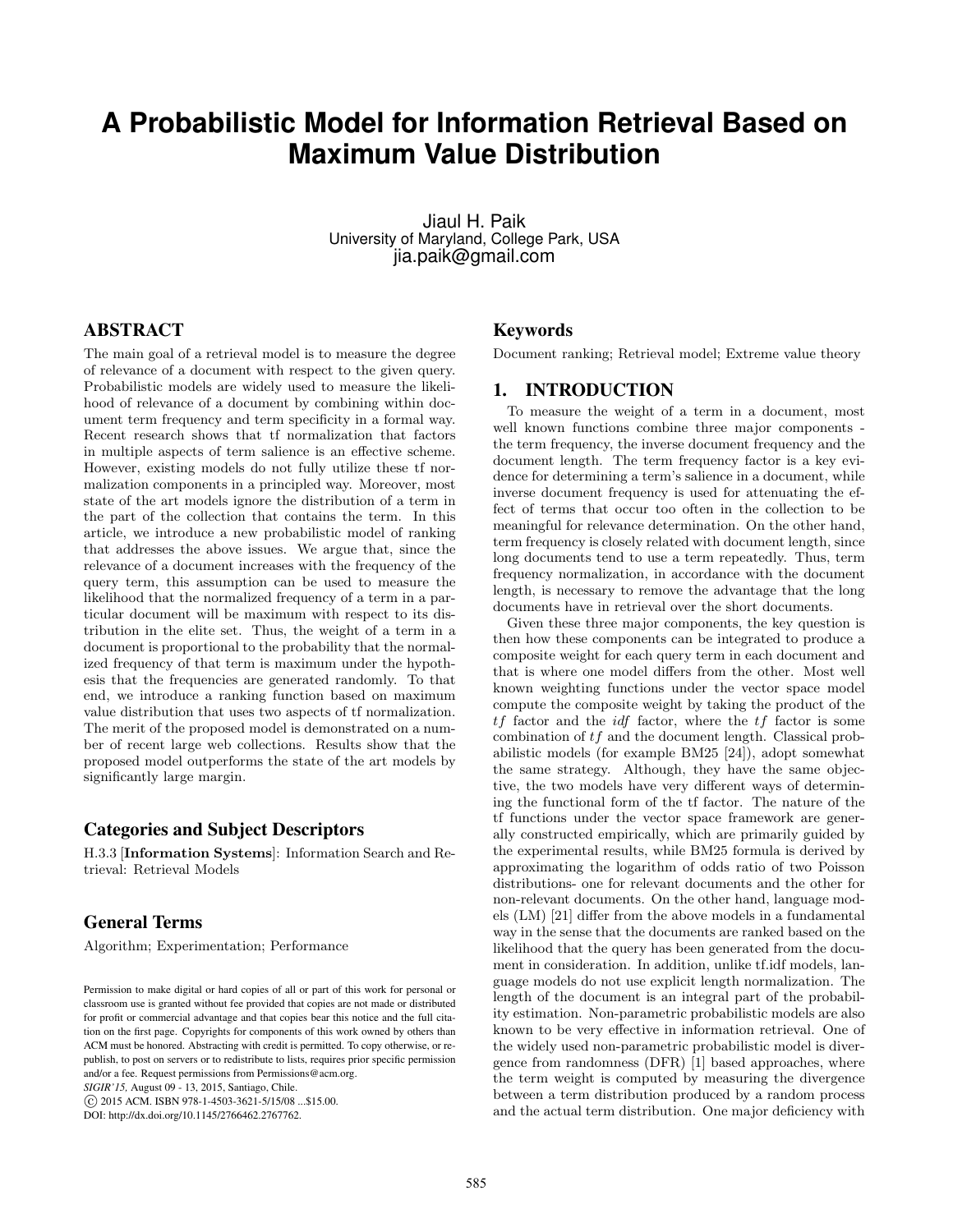these models is that they consider only the document length normalized  $tf$  and ignore within document relative  $tf$  distributions. Recent research [20] shows that integration of within document relative  $tf$  into scoring model improves performance significantly. However, it is yet not clear how this variable can be added into the existing models formally.

This article describes a probabilistic retrieval model that obviates empirical way of determining a ranking function, unlike existing tf-idf models [29, 20]. The model introduces a tf factor based on the distribution of maximum values of normalized tf. The model achieves a number of important goals. First, it integrates the recent multi-aspect tf normalization schemes into a probabilistic framework. Second, the model automatically factors in the distribution of normalized tf in a term specific way, unlike many standard models. Third, it uses a mixture of two maximum value distribution to better model distributions of terms having varying heaviness of tails. To the best of our knowledge, this work is the first to address the ranking problem using the distribution of maximum values.

The effectiveness of the proposed model is evaluated on a number of recent web test collections containing millions of documents. We compare the performance of the proposed method to the state of the art representative baselines from tf-idf model, classical probabilistic model, language model and divergence from randomness model. Our primary experimental results show that the proposed model almost always outperforms the state of the art baselines by a significantly large margin. We carry out additional set of experiments to compare the performance of the proposed model against a log-logistic (LL) based model that uses multi-aspect tf normalization. Once again, the results suggest that the proposed model is often significantly better than LL model. Moreover, the results demonstrate that our model is more precise than the state of the art models, thereby making it a potential choice for web search.

We organize the article as follows. Section 2 reviews the state of the art. The proposed approach is described in Section 3. The experimental setup is detailed in Section 4. In Section 5, we present the experimental results. Finally, we conclude in Section 6.

# 2. PRIOR WORK

Modeling term weight is the central issue in an information retrieval system. Three widely used models in IR are the probabilistic models [23], the vector space model [28, 27], and the inference network based model [31]. Furthermore, probabilistic models can be broadly classified into three groups, namely the classical probabilistic model, language model and a non-parametric divergence from randomness model. A large number of instances of these models exist in the literature. In this section we mainly review the state of the art representatives from each of these categories.

# 2.1 Classical Probabilistic Model

The key part of the probabilistic models is to estimate the probability of relevance of the documents for a query. This is where most probabilistic models differ from one another. Since the introduction of full text search, a large number of weighting formulae have been developed that attempt to measure document relevance probabilistically and BM25 [22] seems to be the most effective weighting function from among them. BM25 model approximates the two Poisson model of relevance. The approximation is done using a increasing asymptotic tf function. Although, structurally, BM25 and tf-idf functions are very similar (in the sense that they both use  $tf$  and  $idf$  factor), they differ in many respects. First, BM25 has a well grounded theory, while most of the tf-idf models have an empirical background. Second, anatomically, IDF factor of BM25 discounts the collection size by the document frequency of the term, which is different from the standard IDF factor. Third, BM25 uses a different query term frequency function, unlike tf-idf models where that function is linear. The length normalization factor uses the average document length and a parameter has been introduced to control the relative length effect.

# 2.2 Language Model

Probabilistic language modeling approaches [21, 15] follow a different principle in estimating the relevance of a document, unlike classical probabilistic models. Typically, language modeling approaches compute the probability of generating a query from a document, assuming that the query terms are chosen independently. Unlike TF-IDF models, language modeling approaches do not explicitly use document length factor and the idf component. It seems that the length of the document is an integral part of this formula and that automatically takes care of the length normalization issue. However, smoothing is crucial and it has very similar effect as the parameter that controls the length normalization factor and term specificity in pivoted normalization or BM25 model. Three major smoothing techniques (Dirichlet, Jelinek-Mercer and Two-stage) are commonly used in this model [32].

Although, query likelihood model is reasonably effective, one major deficiency with using a multinomial distribution as a language model is that all term occurrences are treated independently. The term-independence assumption in information retrieval is often adopted in theory and practice, as it renders the retrieval problem tractable. It is well known that once a term occurs in a document, it is more likely to reappear in the same document. This phenomenon is known as word burstiness [18] and is a type of dependency that is not modelled in the multinomial language model. Cummins et al. [8] present a Smoothed Polya Urn Document language model, which incorporates word burstiness only into the document model. They use the Dirichlet compound multinomial (DCM) to model documents in place of the standard multinomial distribution, whereas the standard multinomial is used to model query generation.

# 2.3 Divergence from Randomness Model

Amati and Rijsbergen [1] proposed a class of non-parametric probabilistic approaches to term weighting called divergence from randomness (DFR) model. The weight of a term in DFR models is the amount of divergence between a term distribution produced by a random process and the actual term distribution. The anatomy of the weighting function of DFR is defined as follows

$$
w(t, d) = -log_2(Prob_1) \cdot (1 - Prob_2). \tag{1}
$$

The left factor measures the information content of the term in a document based on its distribution in the entire collection, while the right factor measures the information gain of the term with respect to its occurrence in the elite set (set of documents that contains the term).  $Prob_1$  is com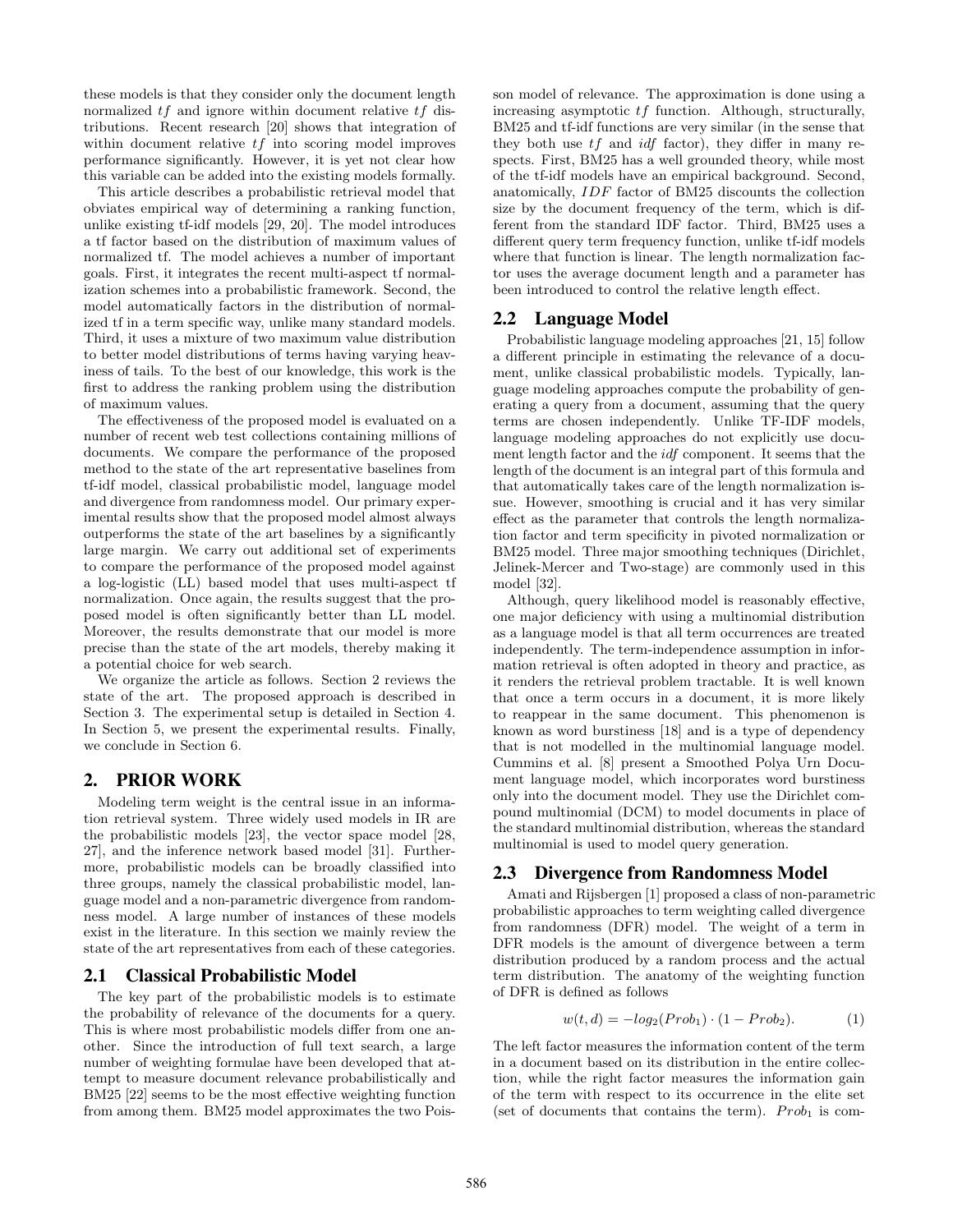puted using various well known distributions (such as Bose-Einstein statistics, Poisson distributions etc), while  $Prob<sub>2</sub>$ is measured using Laplace law of succession or the ratio of two Binomial distributions. Like other models, DFR models use the same basic components. However, the integration of various component are derived theoretically. DFR models use explicit length normalization and following standard practice, average document length is considered as the ideal document length.

# 2.4 Vector Space Models

In vector space model, the search problem is viewed in a different way. Queries and documents are represented as the vectors of terms. To compute a score between a document and a query, the model measures the similarity between the query and document vector using cosine function. The central part of the vector space model is to determine the weight of the terms that are present in the query and the documents. Salton and Buckley [26] summarize a number of term weighting approaches which use various types of normalization. It is evident that document length is an important component in effective term weighting. Singhal et al. [29] identify a number of weaknesses of cosine and maximum  $tf$  normalization and they observe that a weighting formula that retrieves documents with chances similar to their probability of relevance performs better. Following this observation, they propose a pivoted normalization scheme that acts as a correction factor of old normalization and is one of the most effective term weighting schemes in the vector space framework. Typically, the term weighting functions in vector space model are constructed empirically. Several work tried to go beyond purely empirical approaches and use the data instead to learn the patterns that satisfy the data. For example, Greiff [12] uses exploratory data analysis to uncover some important relationship between the document frequency and the relevance of a document.

Most of the earlier work on vector space model normalizes the term frequency in accordance with the length of the documents. Paik [20] argued that the length based normalization alone is not sufficient to capture the different aspects of term salience and that within document distribution of the terms plays an important role. He then proposed a two-aspect normalization scheme. An asymptotic bounded increasing function (much in spirit with BM  $tf$  function) is then used to transform the normalized  $tf$  values. Two  $tf$  components are then combined using query length information. However, the main weakness of the model is its highly empirical nature and that is where the model proposed in this article differs from [20]. The proposed model has a formal probabilistic foundation that directly produces the weighting function.

# 2.5 Other Models

In inference network, document retrieval is modeled as an inference process [31]. A document instantiates a term with a certain strength and given a query, the credit from multiple terms is accumulated to compute a relevance, which is very much equivalent to the similarity score of vector space model. From an operational angle, the strength of instantiation of a term for a document can be considered as weight of the term in a document. The strength of instantiation of a term can be computed using any reasonable formula.

Some models go beyond the use of bag of words features only and incorporates the proximity/phrases of query terms in the documents [6, 9]. Metzler and Croft [19] develop a general formal framework for modeling term dependencies via Markov Random Fields. The model allows arbitrary text features, such as occurrence of single term, ordered phrases and unordered phrases to be incorporated as the potential evidences of relevance. They explore full independence (bag of words) , full dependence (between every pair of query terms) and sequential dependence (between consecutive query terms) in the language modeling framework. Since, the model has to compute the positional information during query processing time, it is more computationally complex than our model.

Fang et al. [10] give a comprehensive analysis of four retrieval models by defining a set of constraints that needs to be satisfied for effective retrieval. Using these constraints the strengths and weaknesses of some well known models are analyzed and some of the models are modified. There are also a number of recent works that focus on the constraint based analysis of the retrieval models [4, 7].

# 3. PROPOSED WORK

In this section we describe the proposed ranking model. We first revisit the key variables used in a typical ranking model and describe the roles they play. We then describe how maximum value can be used for ranking. Finally, we turn on to present the maximum value based models and their parameter estimation.

### 3.1 TF-IDF Model: A Probabilistic View

Within document Term frequency and inverse document frequency (idf) are the two main building blocks of information retrieval models that measure query-document similarity. These two variables play a complementary role in ranking documents in response to a query. The idf factor of a term  $t$  (idf(t)) measures the information gain of randomly picking a document that will fall in the elite set for  $t$  (the set of document that contains  $t$  and henceforth we denote it as  $E(t)$ ). On the other hand, if factor of t for a document d,  $(tff(t, d))$  measures the relative weights of documents within  $E(t)$ . Thus, from an operational perspective,  $\mathrm{id} f(t)$ balances the weight between different  $E(t)$ , while  $tf(t, d)$ adjusts the relative weights of documents within the same elite set. Term frequency hypothesis suggests that  $tf(t, d)$ is an increasing function of normalized term frequency. Intuitively, this means, if the rank of a document d having  $ntf(t, d)$  (normalized tf of t in d) is relatively high in  $E(t)$ , the contribution made by  $tf(t, d)$  is also high. Hence, given the distribution of normalized tf of a term in  $E(t)$ , a natural way to measure  $tf(t, d)$  is to take the percentage of documents in  $E(t)$  having normalized tf not higher than  $ntf(t, d)$ . Thus,  $tf(t, d)$  can be defined as follows:

$$
tff(t,d) \propto P(X \leq ntf(t,d))\tag{2}
$$

where  $X$  is the random variable on normalized tf values in  $E(t)$ .

Lv and Zhai [17] argued that straightforward non-parametric (plain percentile based) way of estimating this probability does not fully factor in the main objective of tf hypothesis, since it ignores the quantum of differences of normalized tf values. Thus, they advocate the use of parametric probability distribution functions to circumvent this limitation.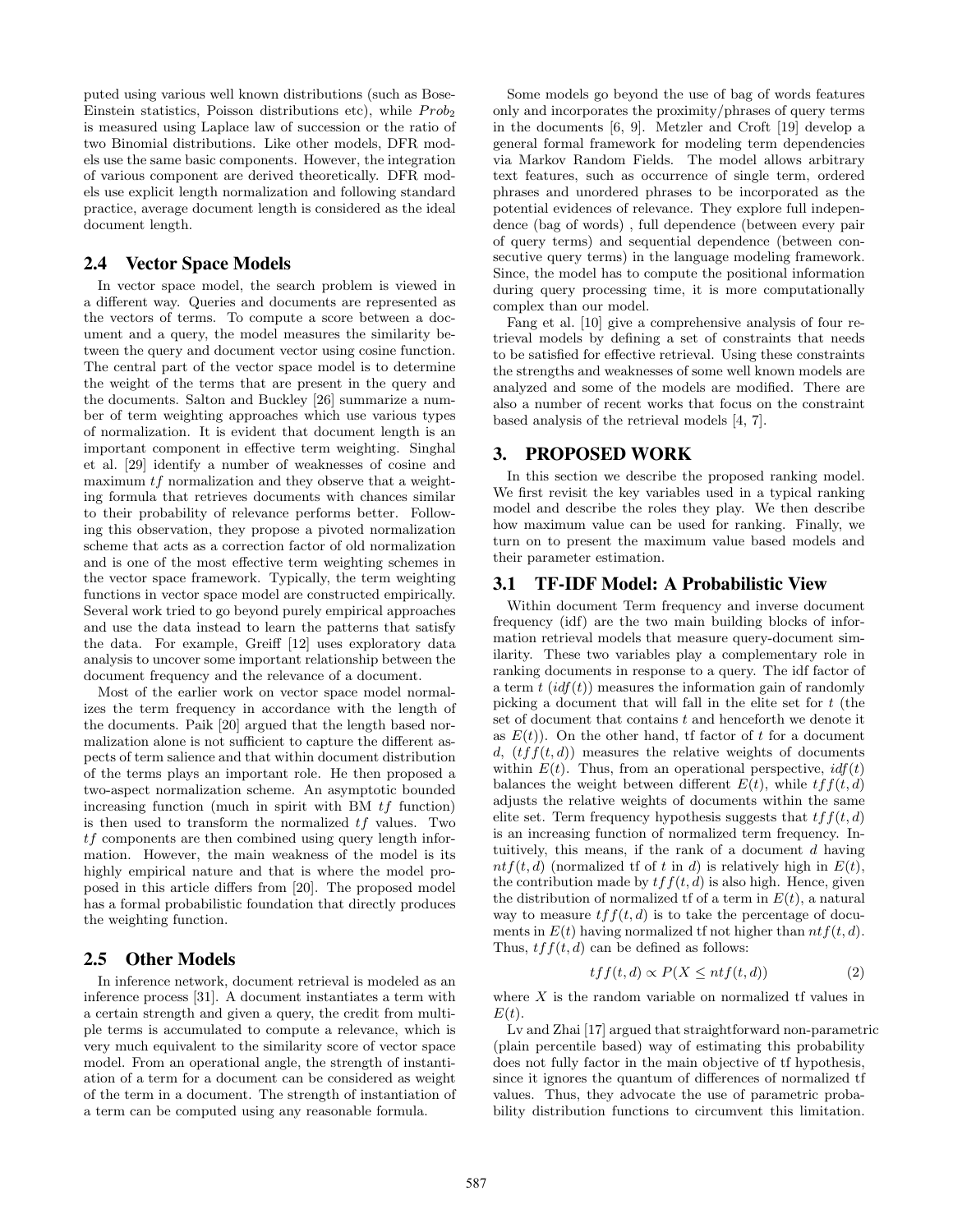They use log-logistic distribution for computing  $tf(t, d)$  as follows

$$
tff(t,d) = P(X \le nt f(t,d)|c,\alpha) = F(nt f(t,d)|c,\alpha)
$$

$$
= \frac{nt f(t,d)^{\alpha}}{c^{\alpha} + nt f(t,d)^{\alpha}} \quad (3)
$$

where  $c > 0$  and  $\alpha > 0$  are the model parameters which can be estimated from the normalized tf values in  $E(t)$ . The main issue in this approach is to choose the right distribution function that captures the distribution of normalized values properly. We use maximum value distribution of two aspect normalized tf values in the above framework to measure the  $tf(t, d)$ . In the next two sections, we describe multi-aspect tf normalization scheme followed by the maximum value based model.

### 3.2 Term Frequency Normalization

Raw term frequencies are known to be less effective because of its correlation with the document length. Thus, a long document enjoys preference over a short document if the term frequency is used as is. A document becomes longer if it contains many unrelated contents together. Therefore, although the frequency of a term may not increase in this case, the document uses many distinct terms. Since, the chance of a random match of a term between a query and a document is approximately proportional to the number of distinct terms in the document, long documents get an additional advantage over shorter documents. On the other hand, documents also become longer if they repeat the same content, thereby resulting in higher term frequencies without giving any additional useful information.

Therefore, to enhance retrieval accuracy, it is imperative to regularize the term frequency in accordance with the document length. A standard and successful approach for doing this is to compare the length of the concerned document to the length of an ideal document (pivotal document). Both, pivoted tf-idf and BM25 effectively use this strategy where the length of the pivotal document is the average document length of the retrieval collection. Thus, the  $tf$  of an average length document remain unchanged, while tf of the documents longer (shorter) than average length document are punished (rewarded).

Recently, Paik [20] argued that the traditional length based normalization alone is not sufficient to capture the different aspects of term importance and proposed two normalization formulae- one is based on within document average term frequency, while the other makes use of the traditional length based approach. These two normalized  $tfs$  are then combined. We use the same normalization schemes as described in [20], since it gives state of the art results. For convenience, the normalization factors are called  $ritf(t, d)$  (relative intra-document frequency of term  $t$  in the document  $d$ ) and  $lrtf(t, d)$  (length normalized frequency of term t in the document d). The following equations formally define the normalization schemes.

$$
riff(t,d) = \frac{\log(1 + tf(t,d))}{\log(k + mtf(d))}
$$
(4)

$$
lrtf(t,d) = tf(t,d)log(1+\frac{adl}{l(d)})
$$
\n(5)

The terms  $m t f$ , adl and  $l(d)$  denote the mean term frequency of the document that contains  $t$ , the average document length of the collection and the length of the document d, and  $k$  ( $> 1$ ) is a smoothing parameter. The proposed model combines these frequency normalizations in a probabilistic framework.

### 3.3 Limitations of Existing Models

In the last section we have described multi-aspect tf normalization scheme. In this section we discuss the potential limitations of existing methods and the major difficulties in integrating multi-aspect tf normalization into the state of the art probabilistic models.

We start our discussion with the MATF model. We reiterate that, although, idf function does not vary much from one model to the other, it is the  $tf$  function that often makes the main difference. In [20], the function  $\frac{x}{1+x}$  is used to transform the normalized tf values to enforce term coverage. However, the function has a number of notable shortcomings. First, the choice of the function is purely empirical in nature. Second, the function does not have the knowledge of the distribution of  $tf$  in the elite set. Third, since the function operates on the  $tf$  values having incompatible range (range of *ritf* is much smaller than that of  $lrtf$ ), one component overpowers the other component, thereby compromising the ultimate effectiveness.

BM25 model is a nice bridge between tf.idf and probabilistic model. Anatomically, BM25 is clearly separable into  $tf$ and idf component, where the tf function is a special case of log-logistic model and is guided by 2-Poisson model. BM25 normalizes  $tf$  in accordance with the document length where average document length is used as an ideal (or pivotal) document. However, it is not clear how to integrate relative intra-document tf into this model, since the notion of pivot for relative intra-document tf is hard to define. Moreover, BM25's tf function is also distribution independent.

Unlike the previous two models, divergence from randomness model (DFR) takes a more principled approach in terms of factoring in the term distribution. Once again, it is yet unknown how relative intra document  $tf (ritf(t))$  can be added to this model that will be theoretically consistent with DFR's basic principle. Moreover, normalized tf values are continuous valued random variable and thus, an attempt to integrate it into DRF will give rise to theoretical anomaly, since DFR uses discrete distributions to measure information gain.

Language model is very different from all the models discussed above primarily because it neither uses idf explicitly nor it uses length normalization. Thus we confine our discussion on the models that have explicit  $tf$  and  $\mathrm{id} f$  factors. In the next section we describe the maximum value based model and how it can be used to circumvent some of the problems outlined above, followed by the development of a model that uses two aspect  $tf$  normalization in a probabilistic framework.

#### 3.4 Maximum Value Model

Unlike existing ranking models, we attempt to measure  $tf(t, d)$  based on the nature of some of the largest values of normalized  $tf$  for that term. A natural consequence of using maximum value based ranking is that it makes the weight of a term in a document dependent upon the distribution of normalized tfs in  $E(t)$ .

To that direction, the simplest possible approach could be to take the maximum value of normalized tf for a term  $t$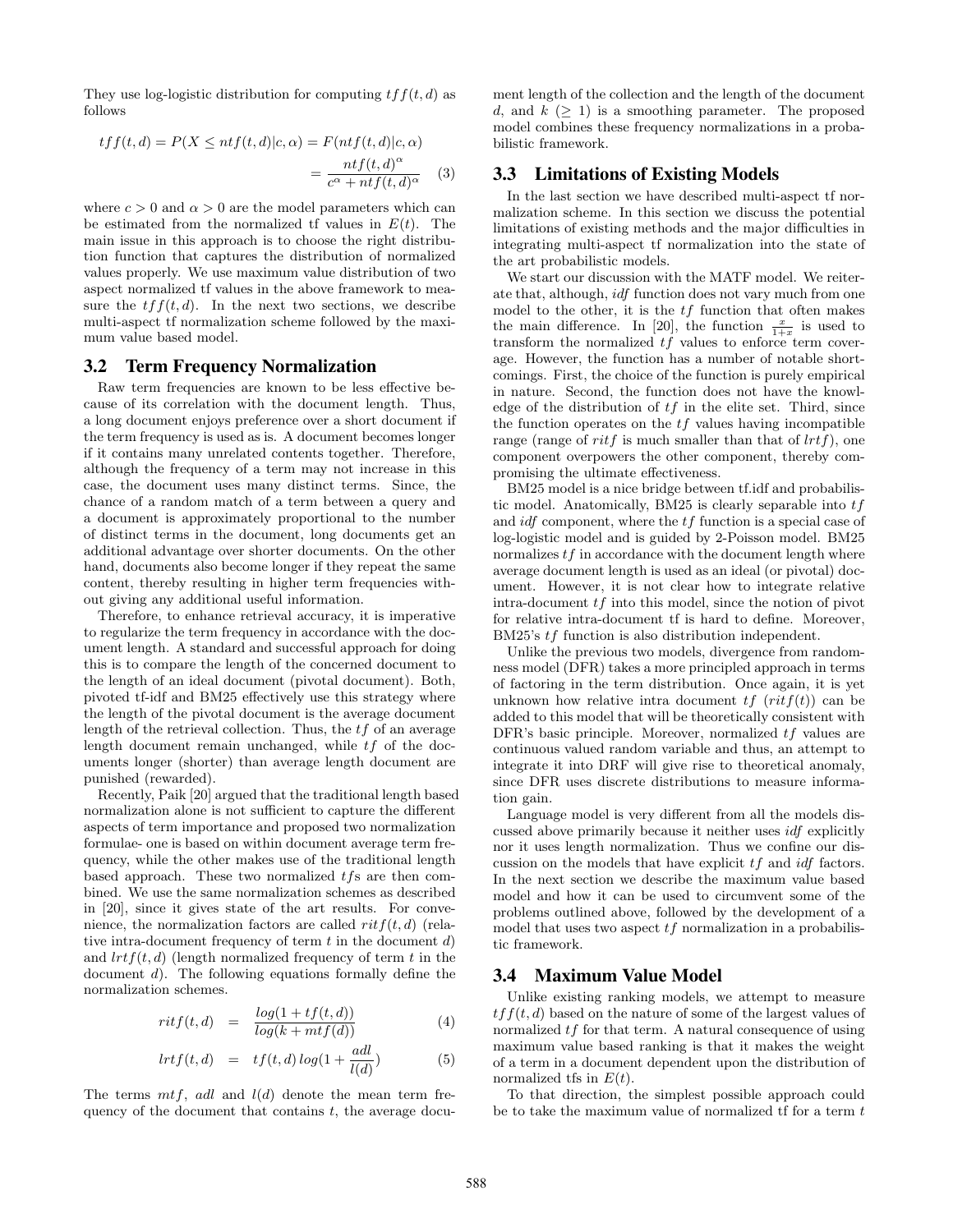and then measure  $tf(t, d)$  relative to the maximum value. Clearly, this scoring is perfectly consistent with tf hypothesis, where the document having highest normalized tf gets highest weight. We can easily think of two naive approaches to measure  $tf(t, d)$  that are based on maximum values. One potentially feasible approach can be percentile based scoring that we have outlined before, while the other simple approach can be to measure  $tf(t, d)$  as a ratio of  $ntf(t, d)$ (or some increasing function of ratio) and the maximum normalized tf for that term in the collection. To understand the limitations of these two approaches, let us consider the following examples.

Let  $x_1, x_2, \ldots, x_{n-1}, x_n$  be the normalized  $tf$  values for a term  $t$  in ascending order. As our first case, let us assume that  $(x_n - x_{n-1}) \approx 0$ . The percentile based method may give higher weight for  $x_n$  compared to  $x_{n-1}$  even if they are nearly the same. This happens because percentile based method does not factor in the magnitude of difference, which consequently violates the tf hypothesis. As a second case, if it happens that  $x_n \gg x_{n-1}$ , scoring based on ratio gives too much priority on the maximum value alone, which results in sharp discount of scores of other documents. As a consequence, a document even if genuinely relevant, is undesirably punished.

These problems are addressed using a sampling based technique which exclusively focuses on maximum values of samples. Rather than relying on a single value, we attempt to measure the distribution of values at the right tail where some of the largest values fall. Hence, our main goal is to model the nature of the right tail of  $ntf(t, d)$ . We hypothesize that the most potentially relevant documents for a term fall on that part of the distribution. Quite clearly, this hypothesis is consistent with the standard tf hypothesis. Thus, the main challenge is to model the nature of the right most tail as accurately as possible. In other words, this model measures the likelihood that  $ntf(t, d)$  will fall on the right most tail. Thus, if the probability is higher, likelihood of d being relevant will also be higher.

We now focus on the models for maximum values. We reiterate that in order to avoid the influence of a single quantity (maximum value), the following sampling based approach is taken to derive maximum value distributions. Let us assume that  $N$  samples, each of size  $n$  are drawn from the same population. From each sample we can get the largest value. Thus in  $nN$  observations we have N largest values corresponding to each random sample. The distribution of the largest values in  $nN$  observations will tend to follow the same asymptotic expression as the distribution of the largest value in samples of size  $n$ . Consequently, the asymptote must be such that the largest value of a sample of size  $n$  taken from it must have the same asymptotic distribution. Formally, the maximum value distribution is defined as follows. Let  $X_1, X_2, \ldots, X_n$  be independent and identically distributed random variable with distribution F. Let  $M_n = max(X_1, X_2, \ldots X_n)$ . Then,

$$
Pr(M_n \le x) = Pr(X_1 \le x, X_2 \le x \dots X_n \le x) \quad (6)
$$

$$
= F^n(x) \quad (7)
$$

Since a linear transformation does not change the form of the distribution, the probability that the largest value is less than  $x$  should be equal to the probability of a linear function



Figure 1: Distributions of random samples of normalized elite set term frequency of mitchell and travel.

of x. Thus, the above equation is equivalent to

$$
Pr(\frac{M_n - b_n}{a_n} \le x) = F^n(a_n x + b_n). \tag{8}
$$

Fisher-Tippett-Gnedenko theorem [11] states that if a pairs of real numbers  $(a_n, b_n)$   $(a_n, a_n)$  must be functions of *n*) exist such that  $a_n > 0$  and

$$
\lim_{n \to \infty} F^n(a_n x + b_n) \to D(x) \tag{9}
$$

for a distribution  $F$ , then  $D(x)$  can be Type I or Type II distribution defined below.

The type I distribution [13] (known as Gumbel distribution) is defined as

$$
F_g(x) = \exp(-\exp(-\frac{x-\mu}{\alpha})), \ \mu \in R; \ \alpha > 0. \tag{10}
$$

while type II distribution [13] (Frechet distribution) for positive random variable is defined as

$$
F_f(x) = \exp(-\left(\frac{\mu}{x}\right)^{\alpha}), \ x \ge 0; \ \mu > 0; \ \alpha > 0. \tag{11}
$$

Having defined the maximum value distribution, our next major goal is to verify that the maximum value distributions satisfy the mandatory preconditions in order to be applicable in our task. Specifically, the data must be coming from a distribution  $F$  that satisfies **Fisher-Tippett-Gnedenko** theorem. Thus, our primary goal is to fix the underlying distribution function from which the data have been supposedly generated. In order to guess  $F$ , we first examine the distributions of normalized frequencies for a few randomly chosen terms. We noticed that the density graphs near the extreme right tail are not monotonically decreasing and it happens primarily because of the presence of random noise or extreme outliers. We empirically (by plotting) identify the points at which the density graphs violate this smoothness for the first time and ignore all the data larger than this particular point. On Clueweb collections, our analysis suggests that normalized tf values between 70-80 seem to be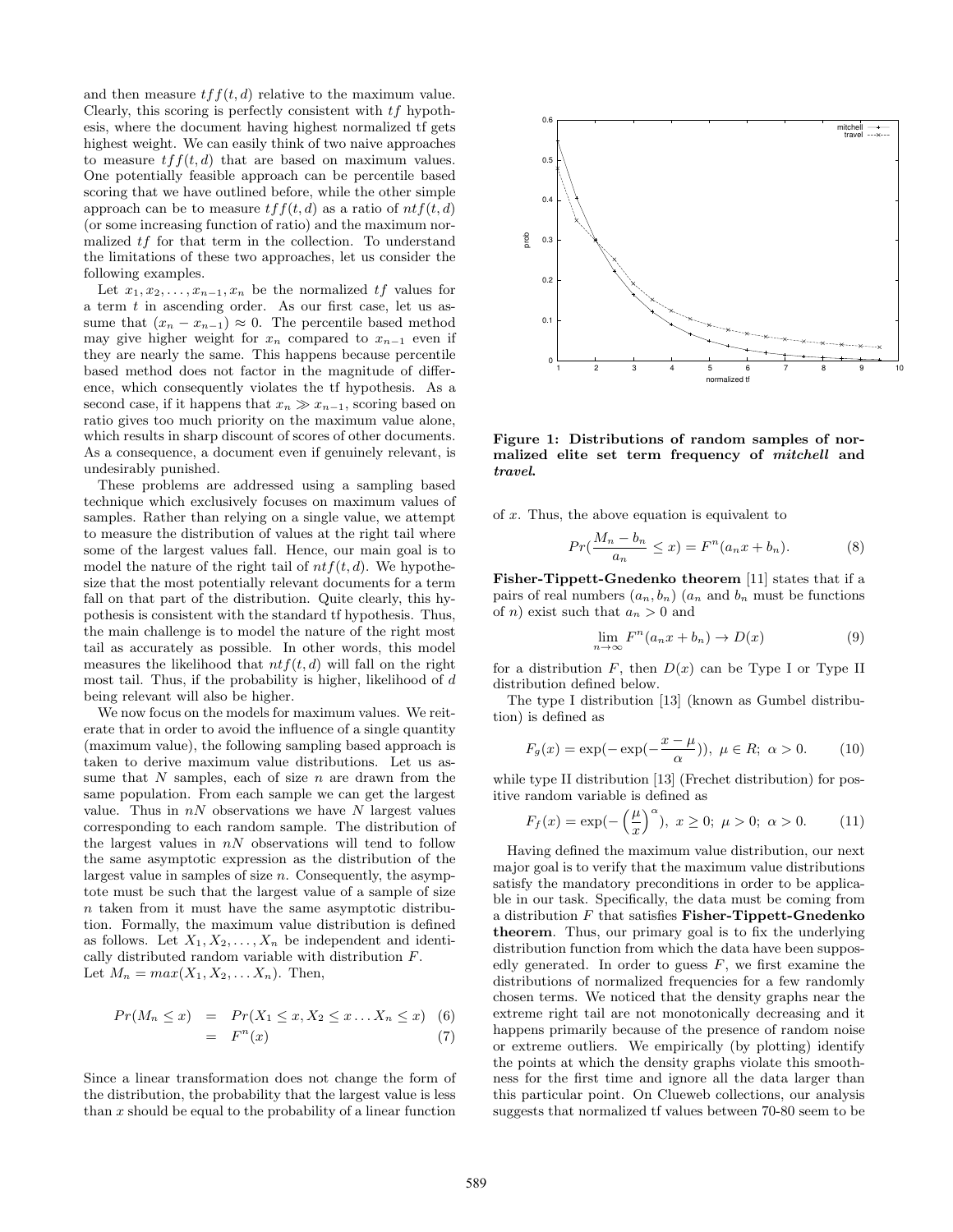a reasonable cut-off point and thus, in our experiments we set it to 75 empirically (but that value may depend on the nature of the collection). We then plot the distributions of the truncated data. As an example, Figure 1 shows distributions for two selected terms. To better understand the relationship between the pattern of distributions and term's collection level occurrence, we choose two terms ("mitchell" and "travel") of varying specificity. Figure 1 clearly shows that both the terms seem to be following long tail distributions with monotonically decreasing density functions. We consider two such long tail distributions – namely, exponential distribution and Pareto distribution. Note that the nature of the tails are different in these two cases.

#### *Case 1.*

Suppose the data have been distributed from exponential distribution. Thus,  $F(x) = 1 - \exp(-x/\alpha)$ ,  $\alpha > 0$ . If we choose  $a_n = 1$  and  $b_n = \ln n$ , Then

$$
F^{n}(a_{n}x+b_{n}) = \left(1-\exp(-\frac{-x-\ln n}{\alpha})\right)^{n} \quad (12)
$$

$$
= \lim_{n \to \infty} \left( 1 - \frac{\exp(-x/\alpha)}{n} \right)^n \tag{13}
$$

$$
= \exp(-\exp(-x/\alpha)). \tag{14}
$$

Thus, if the data is generated from exponential distribution, for  $a_n = 1$  and  $b_n = \ln n$ , maximum value distribution converges to Gumbel distribution.

#### *Case 2.*

Suppose now the data have Pareto tail. Thus,  $1 - F(x) =$  $cx^{-\alpha}$  as  $x \to \infty$ , with  $c > 0$  and  $\alpha > 0$ . Again if we set  $a_n = n^{\frac{1}{\alpha}}$  and  $b_n = 0$ , then for  $x > 0$  we have

$$
F^{n}(a_{n}x) = (1 - c(a_{n}x)^{-\alpha})^{n}
$$
 (15)

$$
= \lim_{n \to \infty} \left( 1 - c \frac{x^{-\alpha}}{n} \right)^n \tag{16}
$$

$$
= \exp(-\left(\frac{\mu}{x}\right)^{\alpha})\left(\text{setting }c = \mu^{\alpha}\right) \tag{17}
$$

which turned out to be Frechet distribution. Hence, the above results provide us the necessary evidence that the maximum value distributions can be applied on our data.

#### *Mixture Model.*

Although,  $F_g$  and  $F_f$  are the asymptotic approximations to maximum value models, the shapes of their distributions are not identical. Frechet distribution has longer right tail (Pareto tail) than Gumbel. This has some interesting corelation with the distribution of term frequencies in a large collection. If a term is more general (but not really stopwords), the frequency distribution for that term likely to have a longer tail than that of more specific term. Figure 1 illustrates this point clearly: the density curve of "mitchell" (which is a rare term) touches the x-axis much before that of "travel" (which is a more general term). Thus, an attempt to model the distribution of a term using only one of Gumbel and Frechet may lead to lower accuracy. Any real query contains terms having varying collection frequency and this motivates us to use a weighted mixture of the two distributions. Thus, our resulting distribution is defined as

$$
G(x) = p \cdot F_g(x) + (1 - p) \cdot F_f(x), \quad 0 < p < 1 \tag{18}
$$

where p can be considered as prior of  $F_q(x)$ . A straightforward way to estimate p is to use a standard method such as gradient ascent method that directly optimizes a target retrieval metric (such as NDCG@20). Indeed, we adopt such an approach, but not directly on  $p$ . As we have discussed earlier,  $F_q$  (Gumbel) distribution seems better in modeling the distribution of a term having relatively smaller df values (more specific). Thus, instead of optimizing the value of  $p$  independently, we make the value of  $p$  dependent on  $df$ . Specifically, if a term has low  $df$  (high  $idf$ ) we give higher weight to  $F<sub>g</sub>(x)$ . In other words, p should be higher for high idf terms. We formalize this intuition using the following well known linear model

$$
\frac{p}{1-p} = \beta \cdot idf \tag{19}
$$

which gives the following solution for  $p$ 

$$
p = \frac{\beta \cdot idf}{1 + \beta \cdot idf}.
$$
\n(20)

where  $\beta$  (> 0) is a free parameter.

#### 3.5 Scoring Function

We are now ready to define our final scoring function. Our scoring function uses two aspect tf normalization in maximum value distribution framework. Formally, if  $X$  and  $Y$  be the random variables corresponding to  $ritf(t)$  and  $lrtf(t)$  in  $E(t)$  respectively, then  $tf(t, d)$  is defined as

$$
tff(t,d) = \alpha \cdot P(X \leq r \cdot tf(t,d)) + (1-\alpha) \cdot P(Y \leq l \cdot rf(t,d))
$$
  
=  $\alpha \cdot G(r \cdot tf(t,d)) + (1-\alpha) \cdot G(l \cdot rf(t,d))$  (21)

where  $0 < \alpha < 1$ , is the interpolation parameter. Consequently, the final scoring function for a query  $Q = q_1 q_2 \dots q_n$ and a document d is defined as

$$
S(Q,d) = \sum_{q \in Q} t f f(t,q) \cdot idf(q)
$$
 (22)

where  $\mathrm{id} f(t) = \log(N/\mathrm{df}(t))$ . The parameter  $\alpha \in (0,1)$  in Equation 21 is set empirically.

#### 3.6 Model Parameter Estimation

In this section we detail our method for estimating the parameters of the two maximum value distribution models described in the last section. These parameters play important role in determining the actual shape of the distributions which in turn make them term dependent. There are many methods for parameter estimation including maximum likelihood estimation (MLE), which perhaps is an obvious choice. However, in our case, MLE does not seem to be a good choice for the reason we detail next.

We explain the difficulty with Gumbel distribution only (similar argument holds for Frechet). The log-likelihood function of Gumbel based on random sample  $x_1, x_2, \ldots, x_n$ is given by

$$
L(\alpha, \mu) = -\sum_{i=1}^{n} \frac{x_i - \mu}{\alpha} - n \ln \alpha - \sum_{i=1}^{n} \exp(-\frac{x_i - \mu}{\alpha}). \tag{23}
$$

The system of differential equations (used for MLE)

$$
\frac{\partial L}{\partial \mu} = \frac{\partial L}{\partial \alpha} = 0 \tag{24}
$$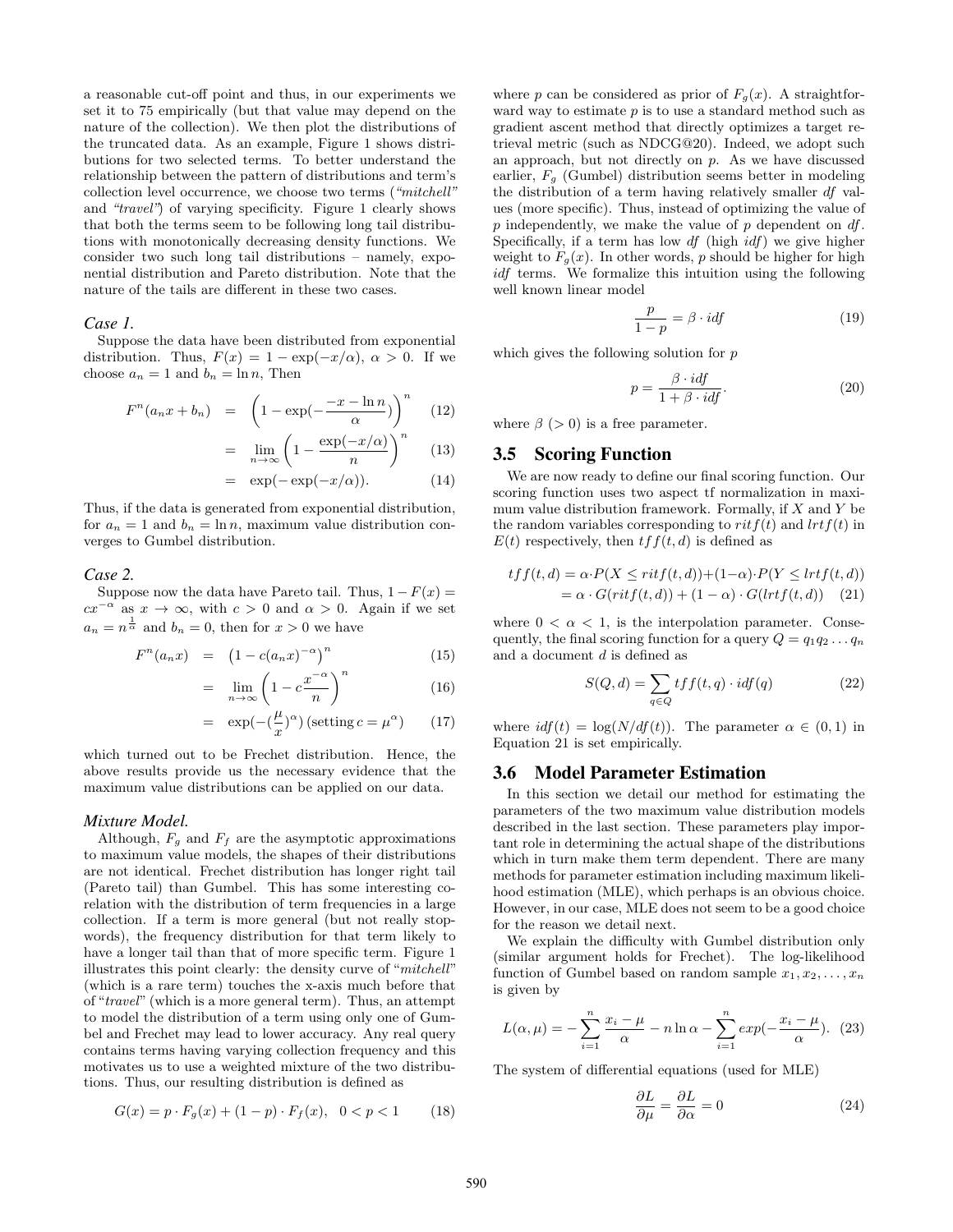yields the following estimates for  $\mu$  and  $\alpha$ 

$$
\mu = \alpha (\ln n - \ln \sum_{i=1}^{n} \exp(-\frac{x_i}{\alpha}))
$$
\n(25)

and

$$
\bar{x} = \alpha + \frac{\sum_{i=1}^{n} x_i exp(-\frac{x_i}{\alpha})}{\sum_{i=1}^{n} exp(-\frac{x_i}{\alpha})}.
$$
 (26)

Clearly, Equation 26 shows that  $\alpha$  does not have closed form expression. Thus, we need to apply iterative numerical methods to find value of  $\alpha$ . Iterative methods may take substantial amount of time for very large collection such as Clueweb, since it needs to iterate over the set of maximum values from each random sample for each distinct term in the collection. This is precisely the reason we use point estimates (with a somewhat empirical transformation) of central tendencies for these models.

#### *3.6.1 Parameter Estimation for Gumbel*

The mean of Gumbel distribution is

$$
\mu + 0.57 \cdot \alpha \tag{27}
$$

while the standard deviation is

$$
\frac{\pi}{\sqrt{6}}\alpha.
$$
 (28)

To estimate the values of  $\alpha$  and  $\mu$  we equate them with corresponding sample mean and standard deviation, which finally gives the following estimates.

$$
\alpha = \frac{\sqrt{6}}{\pi}s \quad \text{and} \quad \mu = \bar{x} - 0.58 \cdot \frac{\sqrt{6}}{\pi}s \tag{29}
$$

where  $\bar{x}$  and s are sample mean and standard deviation respectively. Since our data is positive random variable and originates from exponential distribution we use Equation 14 for final ranking. Thus, we do not need to worry about the parameter  $\mu$ . Our only concern is the parameter  $\alpha$ . Surprisingly, point estimate of  $\alpha$  as is does not perform well in practice. Thus, in practice, we use a linear transformation,  $\alpha = z_1 + z_2 \cdot s$ , where  $z_1$  and  $z_2$  are set empirically to 2.5 and 0.04 respectively.

### *3.6.2 Parameter Estimation for Frechet*

Mean and variance for Frechet are defined respectively as

$$
\mu \Gamma(1 - 1/\alpha), \quad \alpha > 1 \tag{30}
$$

and

$$
\mu^2(\Gamma(1-2/\alpha) - \Gamma^2(1-1/\alpha)), \ \alpha > 2.
$$
 (31)

Once again, the above two expressions are not very convenient to use since the improper integral  $\Gamma(.)$  needs to be evaluated in order to compute the parameter. Fortunately, median and mode of Frechet distribution have much manageable expressions. Median is defined as

$$
\mu 0.69^{-1/\alpha} \tag{32}
$$

and mode is defined as

$$
\mu(1+\frac{1}{\alpha})^{-1/\alpha}.\tag{33}
$$

As in Gumbel, we can equate these two expressions to sample median and mode to estimate the model parameters. However, unlike Gumbel, the parameters do not have closed form solution, which can be achieved by using any standard numerical method. Note that, in this case we do not need to iterate over the sample of maximum values, instead mode and median computed once for a term is enough. It is also important to note that although median for a sample is easy to determine, we need to do a little processing to compute mode from a set of real numbers. To compute mode of a sample, we create non-overlapping bins of numbers having 0.5 as the interval. We then take the median of the bin having highest frequency as our sample mode. We have adopted computationally efficient parameter estimation methods. However, a large number of other methods exist in the literature. Thus, it may be interesting to see whether other estimation strategies can improve the retrieval results without sacrificing efficiency too much.

### 4. EXPERIMENT SETUP

In this section, we describe the experiment setup used to evaluate the proposed model. Our experiments have the following two major objectives.

- 1. To compare the performance of the model against the state of the art probabilistic models (Section 5.1).
- 2. To compare against a recently proposed multi-aspect tf-idf weighting scheme [20] (Section 5.2).

Table 1: Summary of the test collections and topics used in our experiments. 'M' stands for million.

| Collection           | $\#\,$ doc | topics      | $#$ topics |
|----------------------|------------|-------------|------------|
| Clueweb.B-09 $\&$ 10 | 50M        | $1 - 100$   | 100        |
| Clueweb.B-11 $\&$ 12 | 50M        | 101-200     | 100        |
| MQ-2009              | 50M        | 20001-30000 | 684        |
| Clueweb.A-09 $\&$ 10 | 500M       | $1 - 100$   | 100        |
| Clueweb.A-11 $\&$ 12 | 500M       | 101-200     | 100        |

We summarize the test collections used in our experiments in Table 4. The test collections are taken from TREC web tasks of recent years (2009-2012) as well as from million query 2009 (MQ-2009). The collections contain web documents and real web queries sampled from a search engine log. The documents are crawled from web and hence they have variety of content quality. Clueweb.B collection contains nearly 50 million documents, while ClueWeb.A collection contains approximately 500 million web pages. In MQ-2009 collection, although many queries available, not all queries have been judged. Thus, we use 684 queries for which judgments are available. All the collections have graded relevance assessment. It is important to note that, MQ-2009 queries have incomplete relevance assessment. Therefore, our evaluation methodology skips the unjudged documents from the ranked lists in order to compute the values of well known metrics following the recommendation made in [25].

Documents and queries are stemmed via Porter stemmer. Stopwords are removed from documents and queries. Statistically significant performance differences are determined using a paired t-test at 95% confidence level ( $p < 0.05$ ). All our experiments are done using title field of the topics.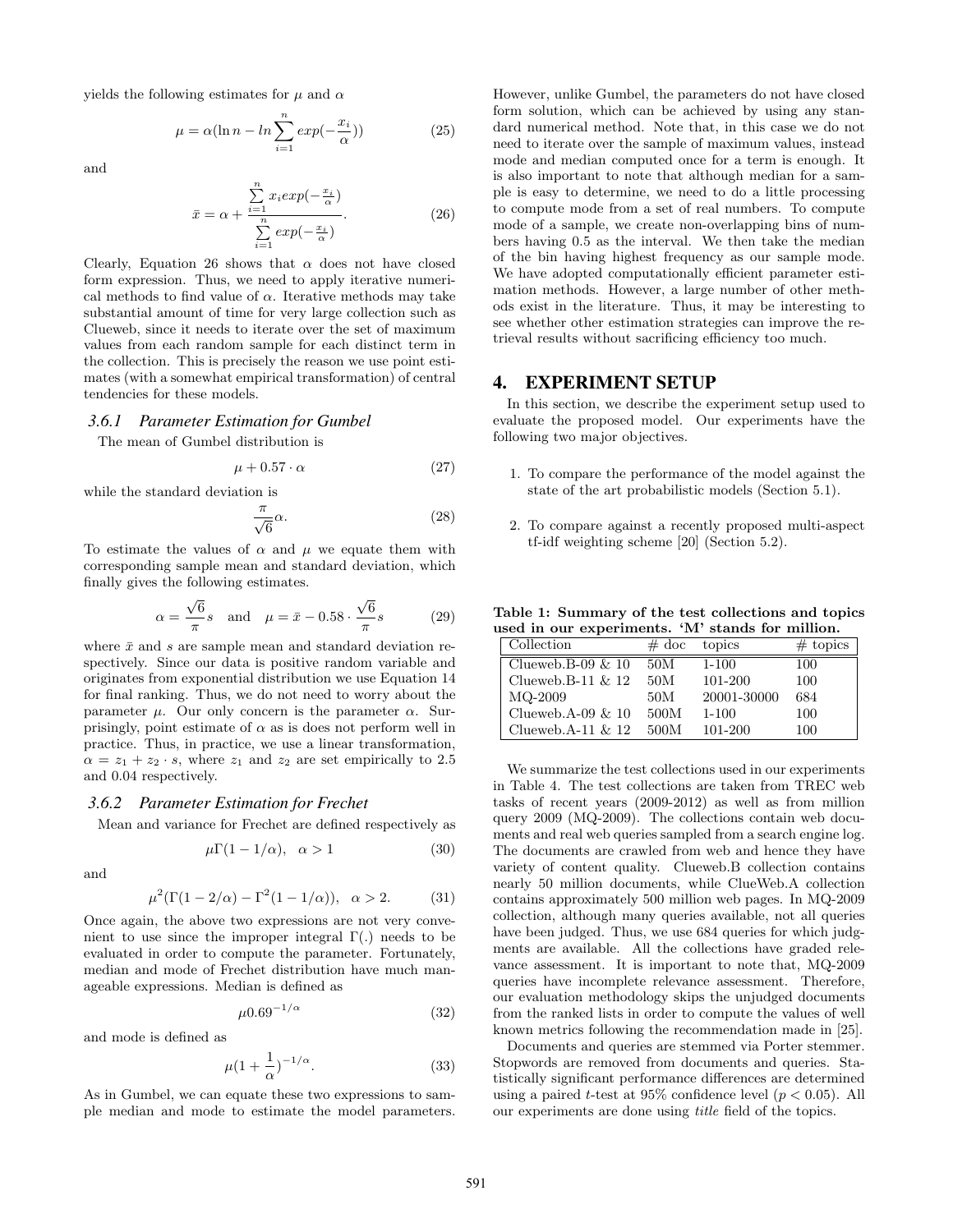Table 2: Retrieval effectiveness of the proposed method (MVD) compared to probabilistic models. Statistically significant improvements are indicated using the first letter of the less effective method. The highest value per column is boldfaced. The numbers in parenthesis indicate relative improvement over LM, PL2 and BM25, respectively.

|         |            | Clueweb.B-09 $& 10$    | Clueweb.B-11 $\&$ 12   | MQ-2009                | Clueweb.A-09 $& 10$    | Clueweb.A-11 $\&$ 12   |
|---------|------------|------------------------|------------------------|------------------------|------------------------|------------------------|
| ERR@20  | LМ         | 0.309                  | 0.264                  | 0.367                  | 0.254                  | 0.219                  |
|         | PL2        | 0.312                  | 0.263                  | 0.373                  | 0.256                  | 0.219                  |
|         | BM25       | 0.306                  | 0.253                  | 0.372                  | 0.248                  | 0.221                  |
|         | <b>MVD</b> | $0.337^{\mathrm{lpb}}$ | $0.286^{\mathrm{lpb}}$ | $0.408^{\mathrm{lpb}}$ | $0.286^{\mathrm{lpb}}$ | $0.257^{\rm lpb}$      |
|         |            | (8.9, 7.9, 9.9)        | (8.2, 8.8, 12.9)       | (11.2, 9.5, 9.8)       | (12.7, 11.4, 15.0)     | (17.8, 17.5, 16.4)     |
| NDCG@10 | LМ         | 0.282                  | 0.228                  | 0.395                  | 0.200                  | 0.194                  |
|         | PL2        | 0.285                  | 0.231                  | 0.393                  | 0.205                  | 0.196                  |
|         | BM25       | 0.284                  | 0.222                  | 0.391                  | 0.208                  | 0.191                  |
|         | <b>MVD</b> | $0.332^{\mathrm{lpb}}$ | $0.268^{\mathrm{lpb}}$ | $0.422^{\mathrm{lpb}}$ | $0.261^{\mathrm{lpb}}$ | $0.231^{\rm lpb}$      |
|         |            | (17.9, 16.5, 16.8)     | (17.3, 16.1, 20.4)     | (7.0, 7.4, 7.9)        | (30.7, 27.0, 25.3)     | (19.0, 17.8, 21.3)     |
| NDCG@20 | LM         | 0.275                  | 0.228                  | 0.459                  | 0.193                  | 0.196                  |
|         | PL2        | 0.278                  | 0.228                  | 0.458                  | 0.195                  | 0.198                  |
|         | BM25       | 0.280                  | 0.225                  | 0.453                  | 0.208                  | 0.186                  |
|         | <b>MVD</b> | $0.325^{\mathrm{lpb}}$ | $0.265^{\mathrm{lpb}}$ | 0.479 <sup>b</sup>     | $0.248^{\mathrm{lpb}}$ | $0.228^{\mathrm{lpb}}$ |
|         |            | (18.4, 17.0, 16.4)     | (15.9, 16.2, 17.8)     | (4.5, 4.5, 5.8)        | (28.7, 27.4, 19.0)     | (16.4, 15.2, 22.7)     |

## 4.1 Baselines

The performance of the proposed model is compared to a number of state of the art retrieval models from different families. BM25 [24] is chosen as the representative baseline from the classical probabilistic model. From language model, we choose Dirichlet smooth version [32], since it is known to be the most effective among the language models [10]. From divergence from randomness family, we choose PL2 [1] as the baseline, following recent work [10, 14].

Pivoted document length normalization is chosen as a basic TF-IDF baseline. MATF [20] is chosen as another state of the art tf-idf model. Note that, MATF is a highly effective empirical tf-idf model and one of the major objectives of the proposed model is to advance the multi-aspect TF model using a probabilistic foundation. Finally, since our model attempts to capture the distribution of normalized tf, we also compare to multi-aspect TF normalization with a log-logistic distribution which has similar purpose. Thus, our set of baselines contains members from all state of the art families.

### 4.2 Free parameters and evaluation metrics

All the baseline models (except MATF) and the proposed model contain one or more free parameters. It is important to note that the parameters of these models often influence the performance to a statistically significant degree. Hence, for the sake of reliable and competitive comparison, the parameters are optimized using 5-fold cross validation with the corresponding evaluation measure (ERR@20 [2], NDCG@10 [16] or NDCG@20) as the target metric.

We choose expected reciprocal rank (ERR), NDCG@10, and NDCG@20 as our evaluation measures. ERR has been the primary evaluation metric for recent TREC web tracks [3]. NDCG@k leverages graded relevance and also has a position wise discounting. Thus, it reflects the overall quality of the documents at top k. On the other hand, ERR@k is a precision bias metric that leverages graded relevance assessment. Thus, ERR is more suitable metric for web search.

Clueweb collections contain substantial number of spam documents. Thus, following previous work [5], we have filtered out spam documents from the collections. Specifically, documents assigned by Waterloo's spam classifier [5] with a score below 70 were filtered out from the initial corpus. The score indicates the percentage of all documents in ClueWeb that are presumably "spammier" than the document at hand. The models are then run on the residual corpus to produce final ranked lists.

# 5. RESULTS

In this section we summarize retrieval performance of the proposed method and the baseline methods. Throughout the result section MVD denotes the proposed model.

# 5.1 Comparison to Probabilistic Models

Table 2 compares the performance of MVD to that of the three probabilistic models, namely, language model with Dirichlet prior, BM25 and PL2. First, we compare the performances measured by ERR@20. Table 2 shows that, on two Clueweb.B collections, MVD outperforms LM, PL2 and BM25 by a margin of 8% to 12% and all the differences are statistically significant. On MQ-2009 collection, MVD is once again always statistically significant compared to all the baselines with a margin more than 9%. Similarly, on two Clueweb.A datasets, MVD is unequivocally superior to the baselines and quite clearly the performance differences are even larger than that on Clueweb.B and MQ-2009. The baseline methods seem to be performing nearly equally and in none of the cases, the performance differences among the baselines found to be statistically significant.

Our next goal is to analyze the results measured in terms of NDCG@10. Once again, MVD gives consistent performance improvement over LM, BM25 and PL2 on Clueweb.B collections. The performance differences are always statistically significant with more than 15% relative improvements. Results on MQ-2009 collection also show that MVD is significantly more effective than all the baselines, however the relative differences are smaller compared to Clueweb collec-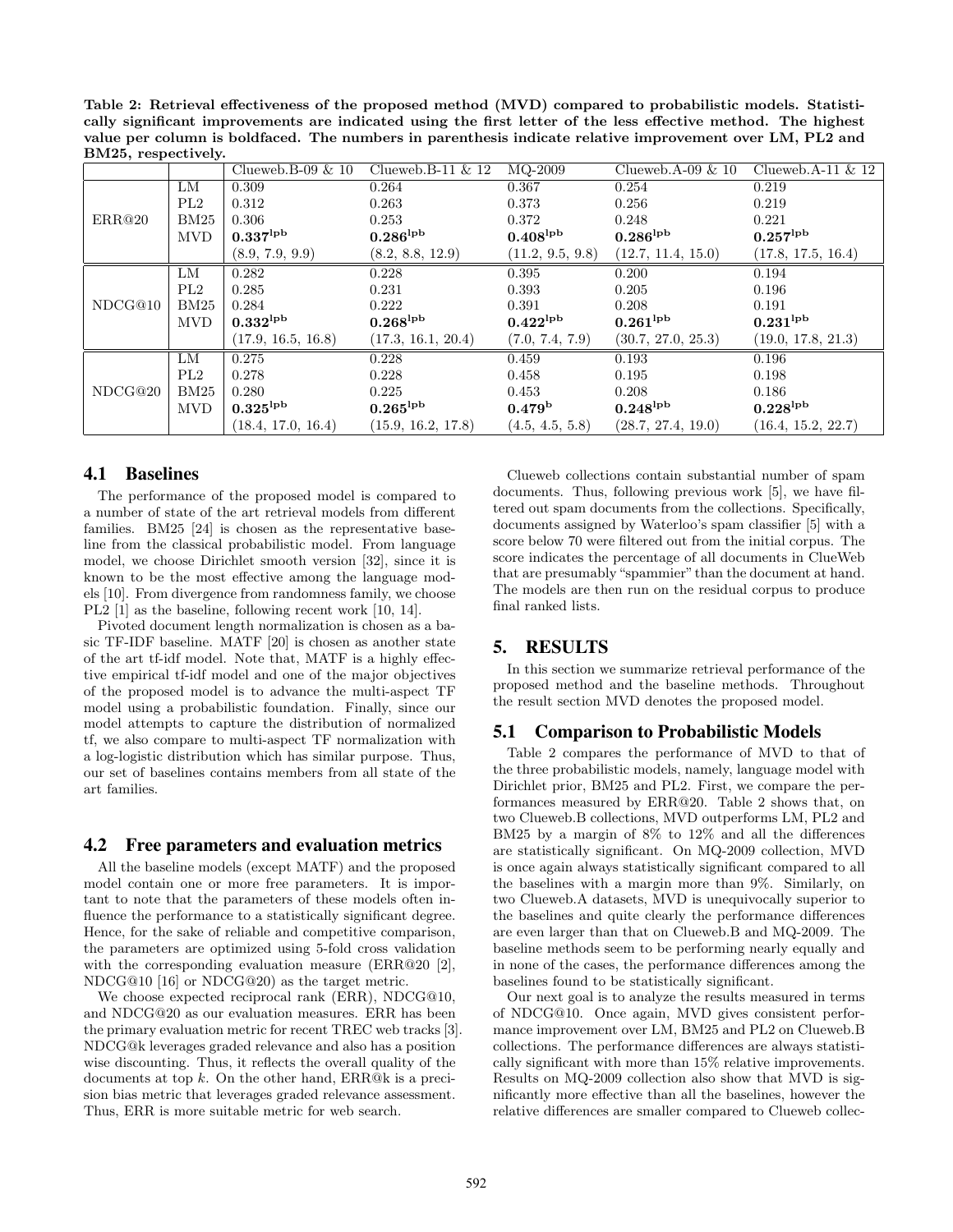Table 3: Retrieval effectiveness of the proposed method (MVD) compared to tf-idf models. Statistically significant improvements are indicated using the first letter of the less effective method. The highest value per column is boldfaced. The numbers in parenthesis indicate relative improvement over PIVOT, MATF and LL, respectively.

|         |              | Clueweb.B-09 $& 10$  | Clueweb.B-11 $\&$ 12 | MQ-2009           | Clueweb.A-09 $\&$ 10 | Clueweb.A-11 $\&$ 12 |
|---------|--------------|----------------------|----------------------|-------------------|----------------------|----------------------|
| ERR@20  | <b>PIVOT</b> | 0.263                | 0.234                | 0.367             | 0.169                | 0.196                |
|         | <b>MATF</b>  | 0.283                | 0.282                | 0.388             | 0.227                | 0.251                |
|         | LL           | 0.290                | 0.275                | 0.391             | 0.244                | 0.240                |
|         | <b>MVD</b>   | $0.337^{\rm pml}$    | $0.286^{\rm pl}$     | $0.408^{\rm pml}$ | $0.286^{\rm pml}$    | $0.257^{\rm pl}$     |
|         |              | (27.9, 18.8, 16.0)   | (22.0, 1.5, 3.9)     | (11.2, 5.1, 4.4)  | (69.6, 26.1, 16.9)   | (31.2, 2.7, 7.1)     |
| NDCG@10 | <b>PIVOT</b> | 0.219                | 0.196                | 0.381             | 0.177                | 0.175                |
|         | <b>MATF</b>  | 0.276                | 0.240                | 0.402             | 0.197                | 0.213                |
|         | LL           | 0.287                | 0.234                | 0.418             | 0.207                | 0.206                |
|         | <b>MVD</b>   | $0.332^{\text{pm1}}$ | 0.268 <sup>pm1</sup> | $0.422^{\rm pm}$  | $0.261^{\rm pml}$    | 0.231 <sup>pm1</sup> |
|         |              | (51.6, 20.5, 15.8)   | (36.6, 11.4, 14.5)   | (10.8, 5.0, 1.0)  | (47.5, 32.3, 25.8)   | (32.5, 8.7, 12.5)    |
| NDCG@20 | <b>PIVOT</b> | 0.212                | 0.200                | 0.442             | 0.181                | 0.171                |
|         | <b>MATF</b>  | 0.286                | 0.243                | 0.466             | 0.202                | 0.209                |
|         | LL           | 0.284                | 0.235                | 0.477             | 0.201                | 0.198                |
|         | <b>MVD</b>   | $0.325^{\rm pml}$    | $0.265^{\text{pml}}$ | $0.479^{\rm pm}$  | $0.248^{\rm pml}$    | 0.228 <sup>pm1</sup> |
|         |              | (53.5, 13.5, 14.4)   | (32.0, 9.0, 12.7)    | (8.3, 2.8, 0.4)   | (37.2, 22.7, 23.0)   | (33.2, 9.4, 15.0)    |

tions. One reason for smaller difference is that the baseline NDCG@10 numbers are very high, which makes the relative improvements smaller. The effectiveness of MVD on Clueweb.A collections is even more encouraging. MVD surpasses the baselines on Clueweb.A-09 & 10 collection by more than 20% margin which is clearly highly significant. We observe similar trend on the other Clueweb.A collection. As in ERR@20, the baselines seem to be performing with equal effectiveness.

We notice very similar (as in ERR@20 and NDCG@20) behavior of MVD on Clueweb.B collections measured by NDCG@20. Once again, MVD is consistently and significantly better than all the baselines with noticeably large margin of relative improvement. The picture is slightly different on MQ-2009 collection. Although, MVD is better than all the baselines, difference against BM25 only found to be significant. We suspect that sparser relevance judgements of MQ-2009 collection is a possible reason behind smaller differences. Finally, MVD beats the baselines by a convincingly large margin thereby maintaining its consistency as in the previous cases.

Overall, the results indicate that the proposed model based on distribution of maximum values yields consistent and significant retrieval performance improvement over the three state of the art probabilistic baselines from different categories measured by NDCG measures. We conclude that the proposed model is significantly more precise than the baselines on all the collections, thereby making it a very suitable for web search. The experiments also reveal that the performance of the baselines are very similar to each other, irrespective of the collection, which corroborates earlier findings that if parameters of the models are properly optimized, language model, BM25 and divergence from randomness model are closely comparable.

# 5.2 Comparison to TF-IDF Models

The experiments in this section are designed to compare the proposed method to a number of tf-idf models. By this set of experiments, we intend to achieve the following major goals.

- 1. How does the proposed model perform compare to a basic tf-idf model that uses only pivoted document length normalization?
- 2. Since MVD is based on multi-aspect term frequency normalization in a new probabilistic framework, how does it compare against a recent tf-idf model (MATF) that introduced multi-aspect tf normalization? We reiterate that this is the main issue we sought to address using maximum value based model.
- 3. We mentioned before that MATF combines the two normalized tf using an empirical tf function that transforms normalized tf values. Moreover, it does not factor in the distribution of normalized tf in the elite set for the particular term. Thus, in this section we compare the performance of MVD to a method that uses log-logistic probability distribution of two normalized tfs. The method is denoted as LL in the table. The parameters of this model is estimated using the method detailed in [17].

Table 5.2 compares the performance of tf-idf methods and MVD. First, it is clear from the table that MVD is highly significantly better than PIVOT. This holds for all collection and measured by all three evaluation measures. The performance differences are unequivocally statistically significant. On Clueweb (both A and B) collections, MVD gives upto 50% relative improvement over PIVOT. Second, MATF, which is based on relative intra-document tf normalization and length based normalization (which we call multi-aspect tf normalization), is always poorer than MVD and the differences are almost always statistically significant. More importantly, the margin of improvement by MVD is often noticeably high.

Thus, we conclude that maximum value distribution has large impact on retrieval performance. Finally, we compare the proposed method to log-logistic distribution based method denoted as LL in the table. Note that LL uses distribution of multi-aspect tf normalization for estimating rel